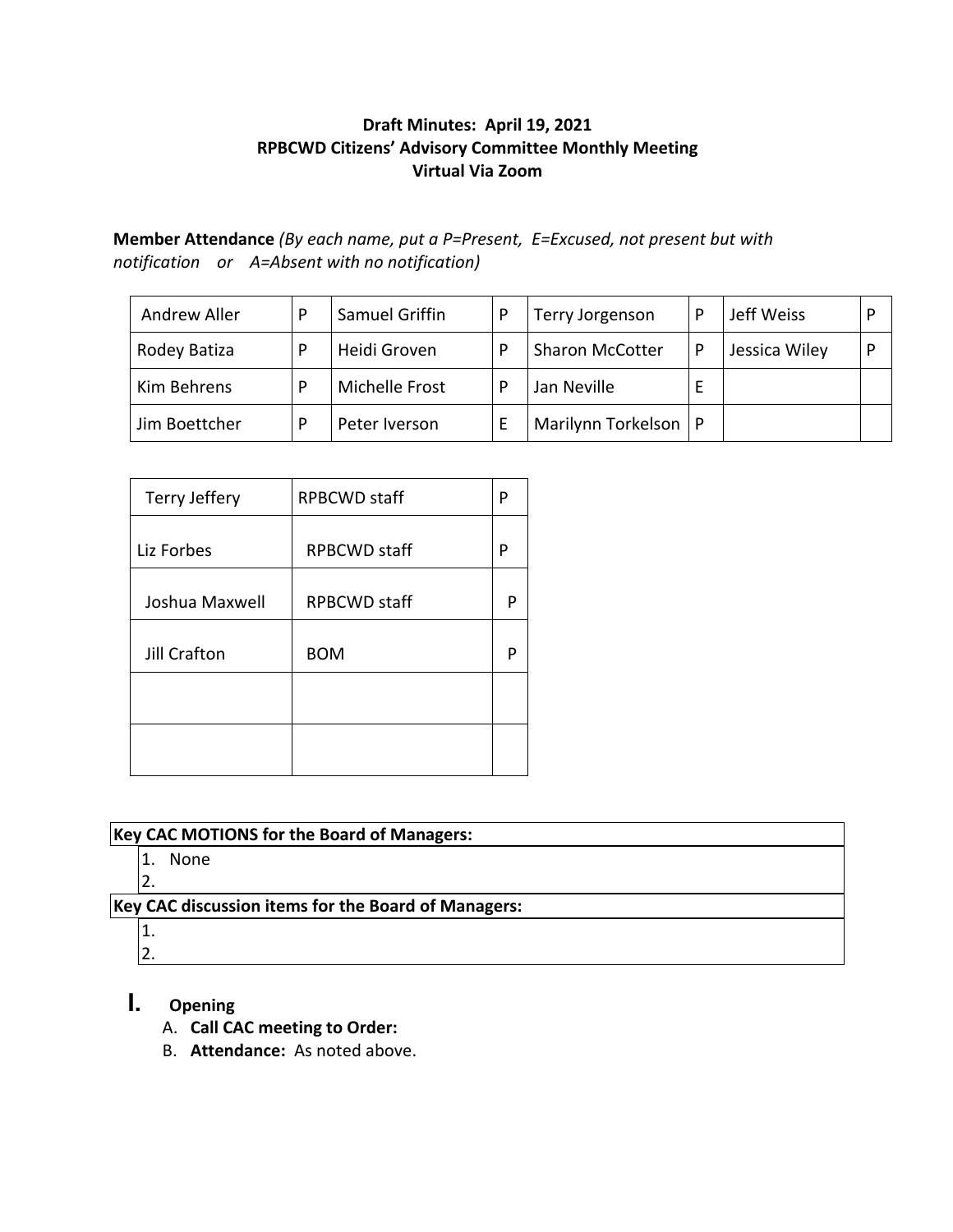- C. **Staff and Manager introductions** Jill appointed in 2009. Liz hired as grant program coordinator, groundwater & other duties as assigned. 11 candidates for E&O positions being interviewed.
- **D. Matters of general public interest:** none
- E. **Approval of Agenda: Kim to be timekeeper.** Andrew made a motion to approve the agenda and Sam seconded. Motion passed.
- F. **Approval of April 6, 2021 CAC Special Meeting Minutes**: Sharon made a motion, Kim seconded. Then Sharon asked a question on the dispersal of the special meeting minutes... Terry says CAC does not need to conform to open meeting laws. So CAC **can** email each other. Sharon wants to know if special meeting minutes could be sent to BOM, Terry will include in May BOM minutes, along with his research on potential effects to the creek and spring. Terry wants official CAC communications with BOMs to go through him. Motion to approve minutes was approved.

### **II. Board Meeting Recap and Discussion -**

- A. Highlights from the (monthly) managers meeting were presented by Sharon McCotter.
	- 1. **March Meeting** (Bylaws Recommendation) Attorney says it's ok to ask for a 2 year initial CAC membership commitment, but it can't be a requirement just a recommendation. Does this change to the bylaws have to be posted for 30 days? No just notify the absent CAC members only. Terry to send out email to non attending CAC members.

#### **2. April Meeting**

- a) BOM response to CAC recommendations on the Board-Noble Hill Housing Development was that they were very glad to receive the information about citizen concerns on the project. BOM asked for information to be gathered and presented at May BOM mtg on will project affect creek and spring. Rule D and E shoreline amendments were passed. WSG with the municipality to fix trash, sediment, etc..while also doing street improvements. District administrator posting being postponed indefinitely due to other demands on the district currently.
- b) New CAC topics referred from the Board (overview): Sharon proposed a couple of ways for CAC to work with the BOM. First: Join in the BOM workshops for upcoming strategic planning. Second: Participate in the annual district scorecard include DEI section. Terry to look at 10 year plan reassessment of work to tackle in 2021. What can be accomplished considering staff turnover. Sharon also talked about how construction projects can create an "Incidental wetland".
- B. Questions from CAC and/or highlights (if needed)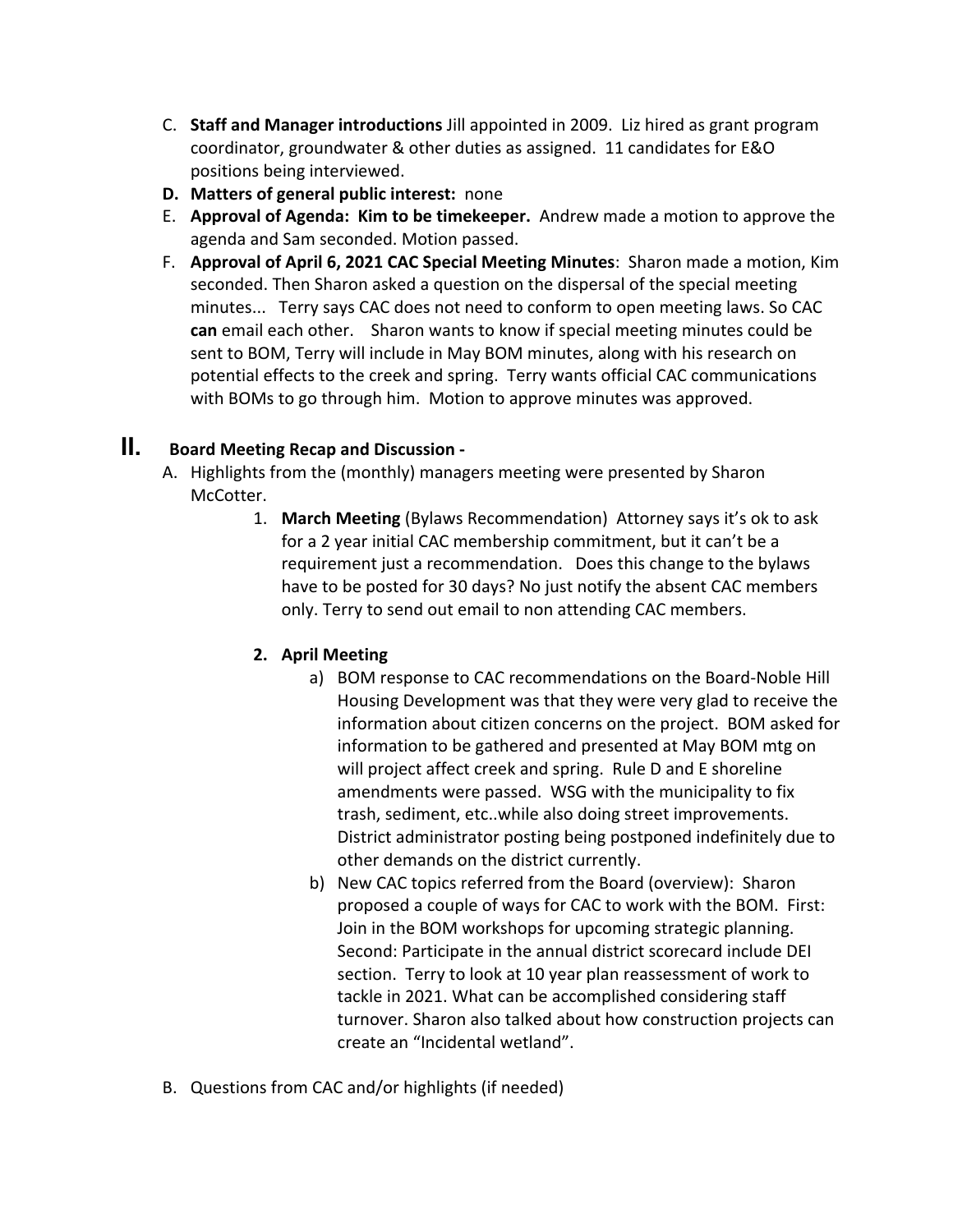### **III. Program and Project Updates; Staff Engagement with CAC; Learning Presentations** A. **Advisory Topics from Board of Managers** (Project / Details)

- B. **Learning Presentation -** Learning Topic: Creek Restoration Action Strategy (CRAS) Josh Maxwell Water Resources Coordinator CRAS is a framework to establish relative creek resto priorities across all creeks- outside funding, coordination with other projects acute threats may affect priority. 89 subreaches identified 8 with severe degradation and 33 reaches with high degradation.
- C. **District Project Update -** Upper Riley Creek Ecological Enhancement Plan update Terry- This project is almost 2 miles of stream located in the reach from Hwy 5 to Lake Susan. CRAS score of 41. This forms a delta about ¾ acre in size emptying into Lake Susan that is just the larger visible particles. The restoration will include 9 rock riffles, 35 cross vanes, 10 outlet modifications, 5 floodplain reconnections. Anticipated Outcome Reduction of pollutant load of 470,000 pounds per year of TSS and 250 pounds per year of TP. Biodegradable materials will be used including root balls instead of boulders if the trees have to be removed anyway.

## **IV. CAC Business: Process and Function**

- A. **CAC Re-Entry Discussion** When do we start meeting in-person again? We voted, some members were ok with in person meetings and others are still very uncomfortable. We decided next month will be 100% zoom again.
- B. **Identification of Citizen Issues for BOM** How might we do this? Terry suggested CAC citizen reports. Then have the CAC vote on bringing to BOM. Heidi suggested we think about it and discuss at the next meeting.
- C. **Committee Scope / Interests** Committee members who are interested should share a 1 paragraph bio and send them to Heidi within next week as a way of getting to know eachother better. We reviewed the status of the subcommittees.
- D. **Recap of Learning Topics** From previous discussion our highest priorities are to learn more about wetlands and deep dive into current projects.
- E. **2021 Calendars**

**1.** Volunteers for Board meetings**: Need** June and August Board meeting attendees. Sign up on the Google docs calendar. Kim volunteered to attend BOM meeting in June.

F. **Planning next meeting**

# **V. Upcoming Events and Meeting Close**.

A. RPBCWD Board of Managers May 5th 2021; 7:00 PM Regular board meeting – virtual Zoom meeting - Heidi to attend on behalf of the CAC